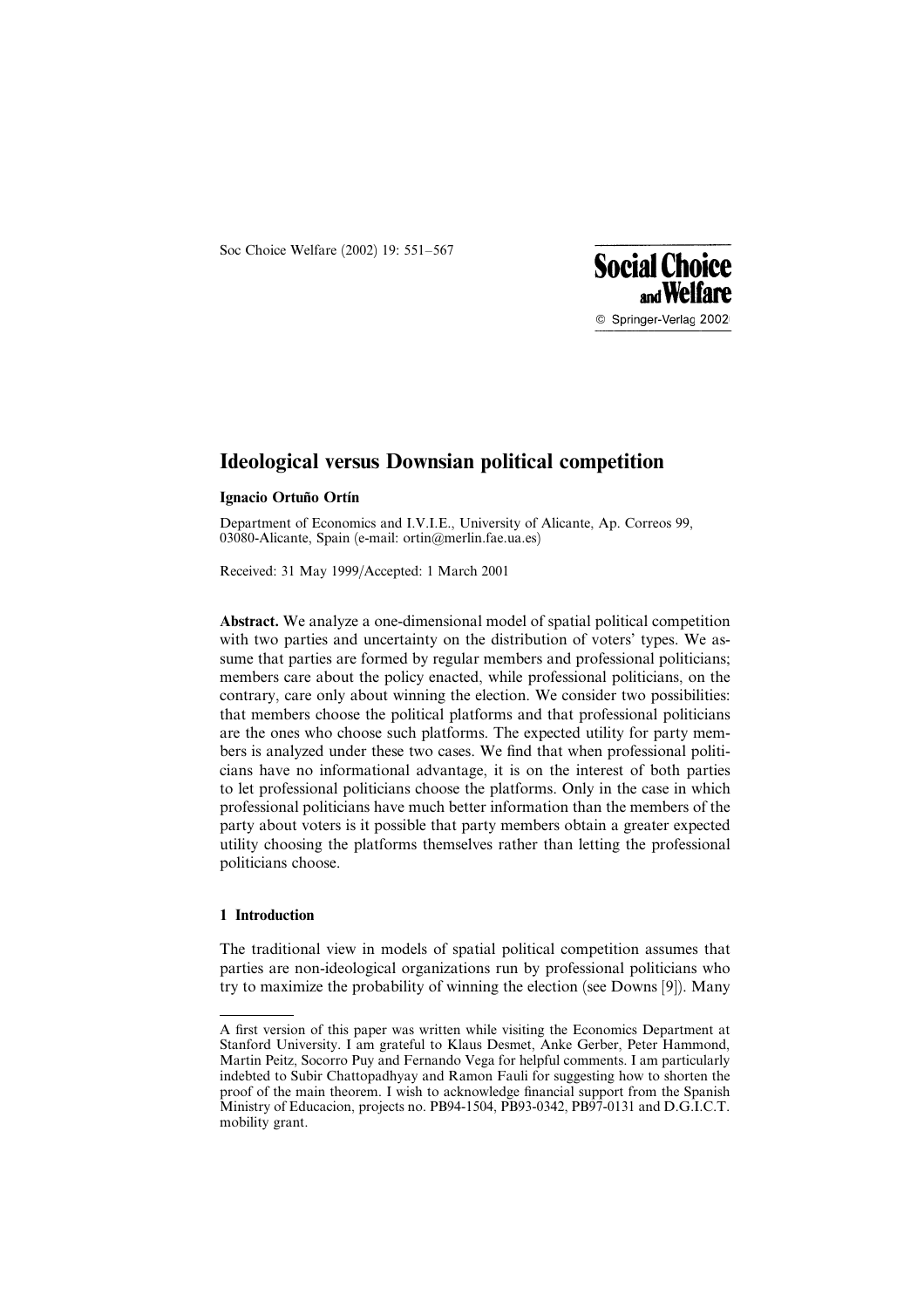recent papers, however, take a different position which supposes that political competition is best described by ideological party competition (see for example Wittman [17]; Calvert [5]; Alesina [1]; Roemer [15, 16]; Alesina and Rosenthal  $[3, 2]$ ; Ortuno-Ortin  $[12]$  and the survey in Osborne  $[13]$ ). In this case parties have preferences on the policy space and their goal is not to win the election per se but to implement the best possible policy according to those preferences.

In models with non-ideological parties (Downsian models) the general result, for the two party case, is that at equilibrium the policy proposals converge. Under the alternative approach of ideological parties, and assuming uncertainty, the typical result is that the policy proposals do not converge (see Roemer [15, 16].)

This problem of the objective function of parties is, in certain aspects, parallel to the much studied question in economics of the objective of the firm. We can see members and supporters of a party as the shareholders of a firm and professional candidates or politicians as the managers. Managers' goals differ from those of the shareholders. One of the problems faced by shareholders is how to control the actions taken by managers. It is common to assume that managers have better information about some relevant economic variables than shareholders. In our problem it will be assumed that professional politicians have better information about the electorate than the general members of the party.

In this paper we consider a very simple model of political competition with two parties which can be run either by the members or by professional politicians. We will identify the members with the party and the professional politicians with the candidate. Parties will have well defined preferences on the set of feasible policies. Candidates, on the contrary, only care about winning the election and they may have better information than the parties about the (uncertain) distribution of voters.

Two main scenarios will be analyzed: i) The two parties directly compete between themselves and candidates don't play any role. This would be the case in which, for example, the party general assembly determines the political platform and the candidate is a perfect agent of the party<sup>1</sup>. ii) In the second scenario we consider the ''Downsian'' case in which competition takes place between the candidates. Candidates don't care about the policy that is enacted, they just want to win the election. Here party members will have no influence on the political proposals<sup>2</sup>.

Our objective is to compare the ex-ante expected utility (i.e., the expected utility before the outcome of the election is known) that parties will get under these two cases. The results will depend on the extent of asymmetry of infor-

 $1$  A party is formed by many members with possibly different preferences. We assume, however, that they have already solved their preference aggregation problem so that the party has well defined preferences. These preferences could coincide, for example, with the preferences of the median member of the party or the median constituency.

<sup>2</sup> Section 4 provides some comments on a more realistic scenario in which candidates can still choose the political platforms, as in ii). Parties, however, are able to impose some bounds on the set of policy platforms that candidates can adopt.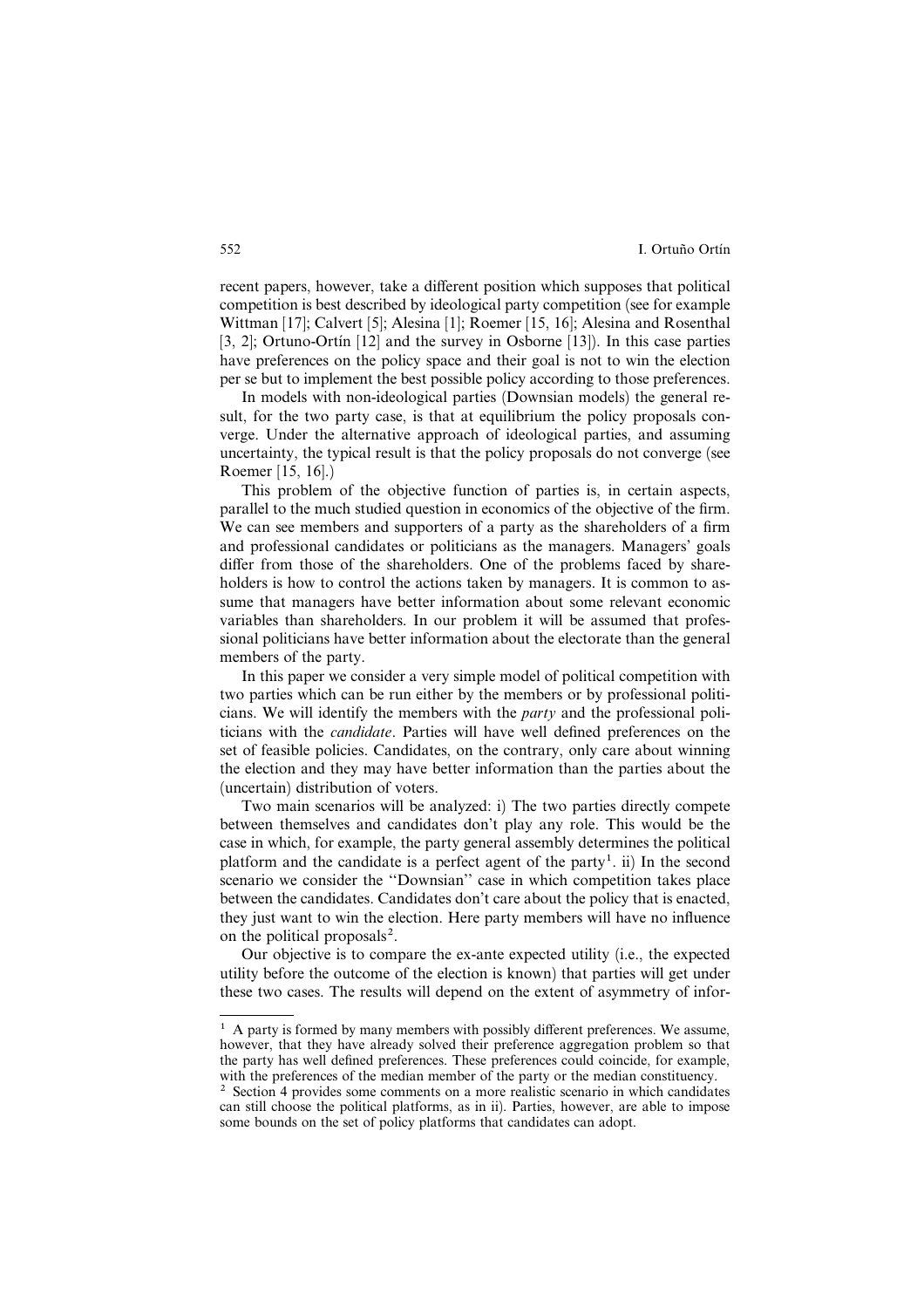mation between candidates and parties. In the case in which such an asymmetry does not exist, so that candidates and parties have the same information about the (uncertain) distribution of voters' preferences, we show that both parties are, ex-ante, better off if candidates run the party, i.e., they are better off in case ii) than in cases i). The intuition is simple. If parties compete among themselves and there is uncertainty about the distribution of voters, at equilibrium there is no convergence and, therefore, the outcome is a lottery. Sometimes the outcome is a ''leftist'' policy and sometimes is a ''conservative'' policy. In the case of candidate competition, on the contrary, there is always convergence to the expected median voter ideal policy which is a ''moderate'' policy. If parties are risk-averse this moderate policy is preferred by both parties to the expected outcome under direct party competition. Thus, our result will show not only that the outcome in case ii) is less extreme than the outcome in i), but also that both ideological parties are better off under ii) than under i). However, when candidates have much better information than parties about the distribution of voters' preferences this insurance effect may disappear. Namely, we will show that in case ii) the expected utility for parties is decreasing in the ''amount'' of information candidates have about the distribution of voters.

If we accept the view that in most advanced democracies professional politicians and the general population share the same basic information about the distribution of voters, $3$  then our results suggest that competition between professional politicians, who only want to be in office, may be an efficient way to insure parties (and voters) against ''radical'' changes in policy.

#### 2 The basic model

In this and the next sections we model political competition as a game played by the two parties. Candidates play no role here and will only be introduced in Sect. 4. Parties have well defined utility functions on the space of feasible policies.

Let  $\Re$  be the set of agents' types. Agent of type  $\omega \in \Re$  has von Neumann-Morgenstern utility function  $u(.; \omega) : \Re \rightarrow \Re$ , where u is a concave function and  $\omega$  is the ideal point of type  $\omega$ , i.e.,  $\omega$  is such that  $u(\omega; \omega) > u(x; \omega)$  for all  $x \neq \omega$ . We assume that  $u(x; \omega)$  is symmetric about  $\omega$ , that is, for all  $x \in \mathcal{R}$  we have  $u(\omega - x; \omega) = u(\omega + x; \omega)^4$ . To make some proofs simpler we also assume that  $u(.)$  is twice continuously differentiable.

<sup>&</sup>lt;sup>3</sup> For example, the most prestigious opinion polls are always published in the general press. This, however, doesn't always imply that the general population and professional politicians share the same relevant information about the distribution of voters. The opinions that matter are opinions on policy and most of the polls published in the general press don't provide information on this.

<sup>4</sup> Under symmetric preferences, an agent always votes for the proposal closest to her ideal policy. This assumption makes the whole analysis simpler and more transparent. Eaton and Lipsey [10], Denzau et al. [8], Cox [7], for example, also consider these preferences.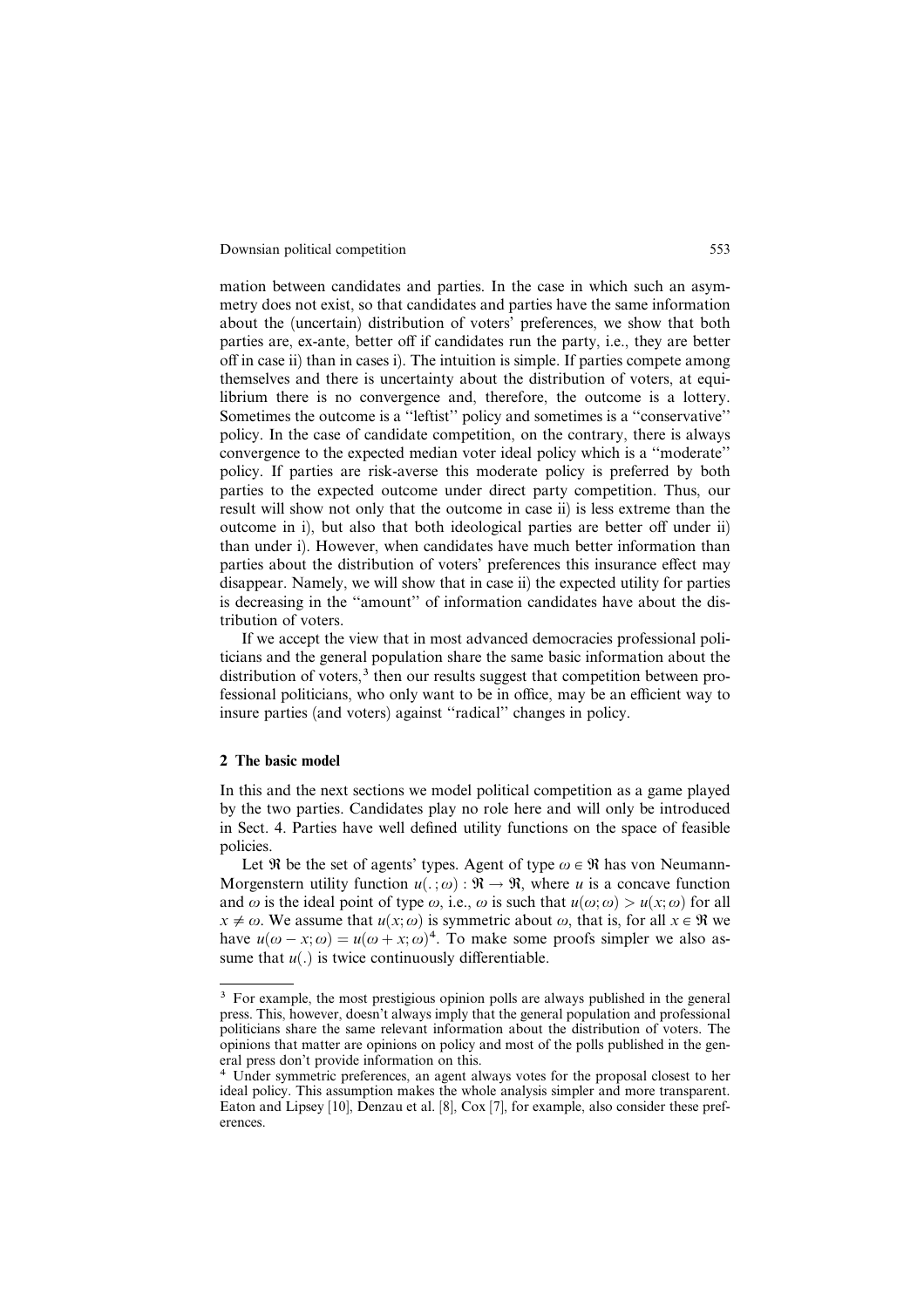The two parties are denoted by L and R. Party  $L(R)$  has utility function  $u_L : \mathbb{R} \to \mathbb{R}$   $(u_R : \mathbb{R} \to \mathbb{R})$  that coincides with the utility function of agent of type  $\omega = 0$  ( $\omega = 1$ ), i.e.,  $u_L(x) = u(x; 0)$  for all  $x \in \Re$  ( $u_R(x) = u(x; 1)$ ) for all  $x \in \mathcal{R}$ ). The political game is such that each party announces (simultaneously) a policy which must be an element of R. Each agent votes for the party that announced the policy which gives a higher utility according to her utility function. Let  $l \in \mathfrak{R}$   $(r \in \mathfrak{R})$  be the policy announced by party  $L(R)$ . Given the pair of proposals  $(l, r)$ , the agent of type  $\omega$  votes for  $L(R)$  if  $u(l; \omega) > u(r; \omega)$  (if  $u(l; \omega) < u(r; \omega)$ . If  $u(l; \omega) = u(r; \omega)$  she votes for party L with probability  $1/2$ <sup>5</sup> It is not difficult to show that, given  $(l, r)$ , the agent of type  $\omega_d(l, r) := \frac{l+h}{2}$ is indifferent between l and r and all agents with type  $\omega < \omega_d(l,r)$   $(\omega > \omega_d(l,r))$ will vote for party  $L(R)$ . The existence of this "dividing" type  $\omega_d(l,r)$  will simplify some of the proofs. If  $l \neq r$  party  $L(R)$  will win the election whenever  $\omega_d(l,r)$  is greater (less) than the median type. In the case both parties announce the same policy, i.e.  $l = r = \omega_d(l, r)$ , party L wins with probability 0.5. Note that parties need information only about the location of the type containing the median voter.

We suppose that parties are uncertain about the distribution of voters' types (see Roemer [15, 16]; Wittman [17, 18]; Hansson and Stuart [11]). Namely, parties are uncertain about the median type. They believe that the median type is a random variable distributed according to the density function  $f : \mathfrak{R} \to \mathfrak{R}_+$ . This function is unimodal and symmetric with respect to the point 1/2 and therefore  $f$  attains its maximum at  $1/2$ .

**Assumption 1.** The density function  $f$  is unimodal and satisfies

1. 
$$
f(x) = 0
$$
 if  $x \notin [0, 1]$   
2.  $f(\frac{1}{2} - k) = f(\frac{1}{2} + k)$  for all  $k \in [0, \frac{1}{2}]$ 

The expected median type is 0.5. Parties are ''located'' around such an expected value. The actual median type, however, can deviate in one direction or the other from 0.5. We assume that such deviations are equally probable in either direction. Moreover, the ideal policy of the median voter is always in between the ideal policy of party  $R$  and the ideal policy of party  $L$ . Hence the ideal policy of the median voter will be an element in the set  $\Omega = [0, 1]$ .<sup>6</sup> We will denote by  $F$  the cumulative density function of  $f$ .

Let  $\pi(l, r)$  be the probability that party L wins. If  $l = r$  we have  $\pi(l, r) = \frac{1}{2}$ . If  $l < r$  we have that  $\pi(l,r)$  is the probability that the dividing type  $\omega_d(l,r)$  is greater than the median type, i.e.  $\pi(l,r) = F(\omega_d(l,r))$ .

#### 3 The party equilibrium

In this section we analyze the equilibrium of the game played by the two parties when candidates have no influence on the choice of strategies. If party L and

 $5$  The set of agents that are indifferent between two policies has measure zero.

<sup>&</sup>lt;sup>6</sup> This restriction is imposed for simplicity and our results also hold for the more general case in which the support of f is the interval  $[0.5 - M, 0.5 + M], M > 0$ .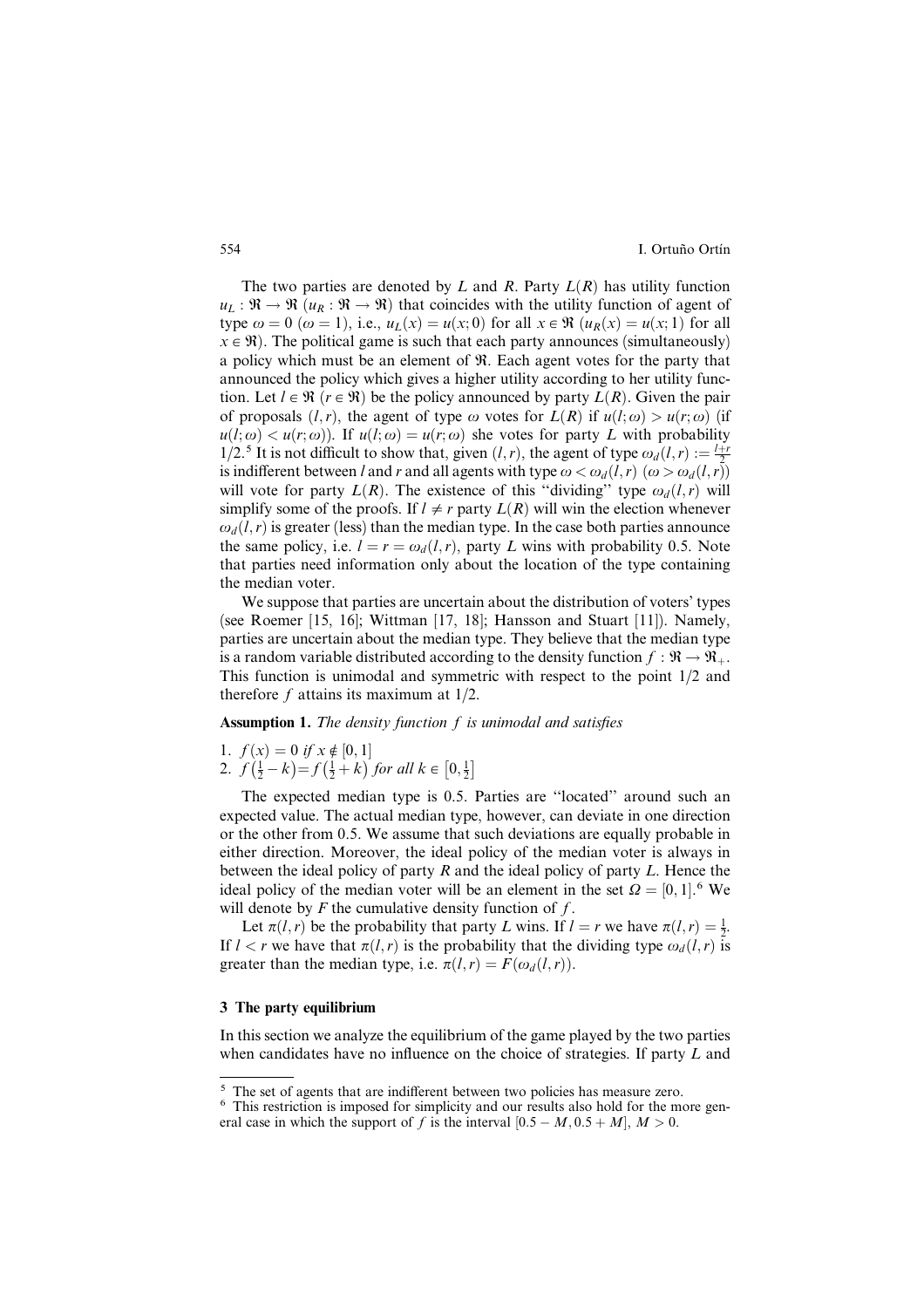party R propose l and r,  $l \le r$ , respectively, the expected utilities of parties are given by

$$
v_L(l,r) \equiv \pi(l,r)u_L(l) + (1 - \pi(l,r))u_L(r)
$$
\n(1)

$$
v_R(l,r) \equiv \pi(l,r)u_R(l) + (1 - \pi(l,r))u_R(r)
$$
\n(2)

A Party Equilibrium (PE) is a pair of proposals  $(l^p, r^p)$  which is a Nash equilibrium of the game played by the parties with the payoff functions given by (1) and (2).

The next assumption will be used to establish the existence of a PE.

**Assumption 2.** (Log-concavity of F and  $1 - F$ ). The ratio  $\frac{f(x)}{F(x)}$  is non increasing and the ratio  $\frac{f(x)}{1-F(x)}$  is non decreasing in x.<sup>7</sup>

We say that a Party Equilibrium  $(l^p, r^p)$  is symmetric if  $l^p = 1 - r^p$ . The following lemma shows the existence of a unique symmetric Party Equilibrium<sup>8</sup>

Lemma 1. Let Assumptions 1 and 2 hold. Then there exists a unique symmetric Party Equilibrium,  $(l^p, r^p)$ . Furthermore,  $l^p < r^p$ .

All the proofs are provided in the Appendix.

We will denote by  $\bar{v}_L$  ( $\bar{v}_R$ ) the expected utility for party  $L(R)$  in the Party Equilibrium, i.e.,  $\bar{v}_L = v_L(l^p, r^p)$  and  $\bar{v}_R = v_R(l^p, r^p)$ .

#### 4 Competition with Downsian candidates

We now assume that both parties are run by professional politicians which we call *candidates*. To make things simpler it is assumed that each party is run by a unique candidate. Candidates are not ideological, that is, they do not have preferences on the political issues. Their objective is to maximize the probability of winning the election.

In this section we analyze the special case in which parties have no means to control the policy adopted by the candidates. Our task will be to compare

<sup>&</sup>lt;sup>7</sup> This assumption is weaker than concavity of log f (see Barlow and Proschan [4]), i.e., if f is log-concave then  $F$  is log-concave, but log-concavity of  $F$  does not imply logconcavity of  $f$ . Most commonly used density functions are log-concave and therefore satisfy our assumption. Concavity of  $\log f$  implies unimodality but concavity of  $\log F$ does not. Thus the unimodality condition stated in Assumption 1 is not superfluous. See Caplin and Nalebuff  $[6]$  for a list of the class of log-concave densities and Pratt  $[14]$ for examples of distribution functions for which  $\log F$  and  $\log(1 - F)$  are concave but  $\log f$  is not.

<sup>&</sup>lt;sup>8</sup> Unless we impose further restrictions we cannot rule out the existence of additional non-symmetric equilibria. In Roemer [16], existence of equilibrium is proven under a joint condition on the utility function of the voters and on  $F$  which is stronger than our Assumption 2. The reason why we need a weaker condition is that here the ''dividing'' type is given by  $\frac{l+r}{2}$  and there the dividing type is given by a different function which depends on the curvature of the agents' utility functions.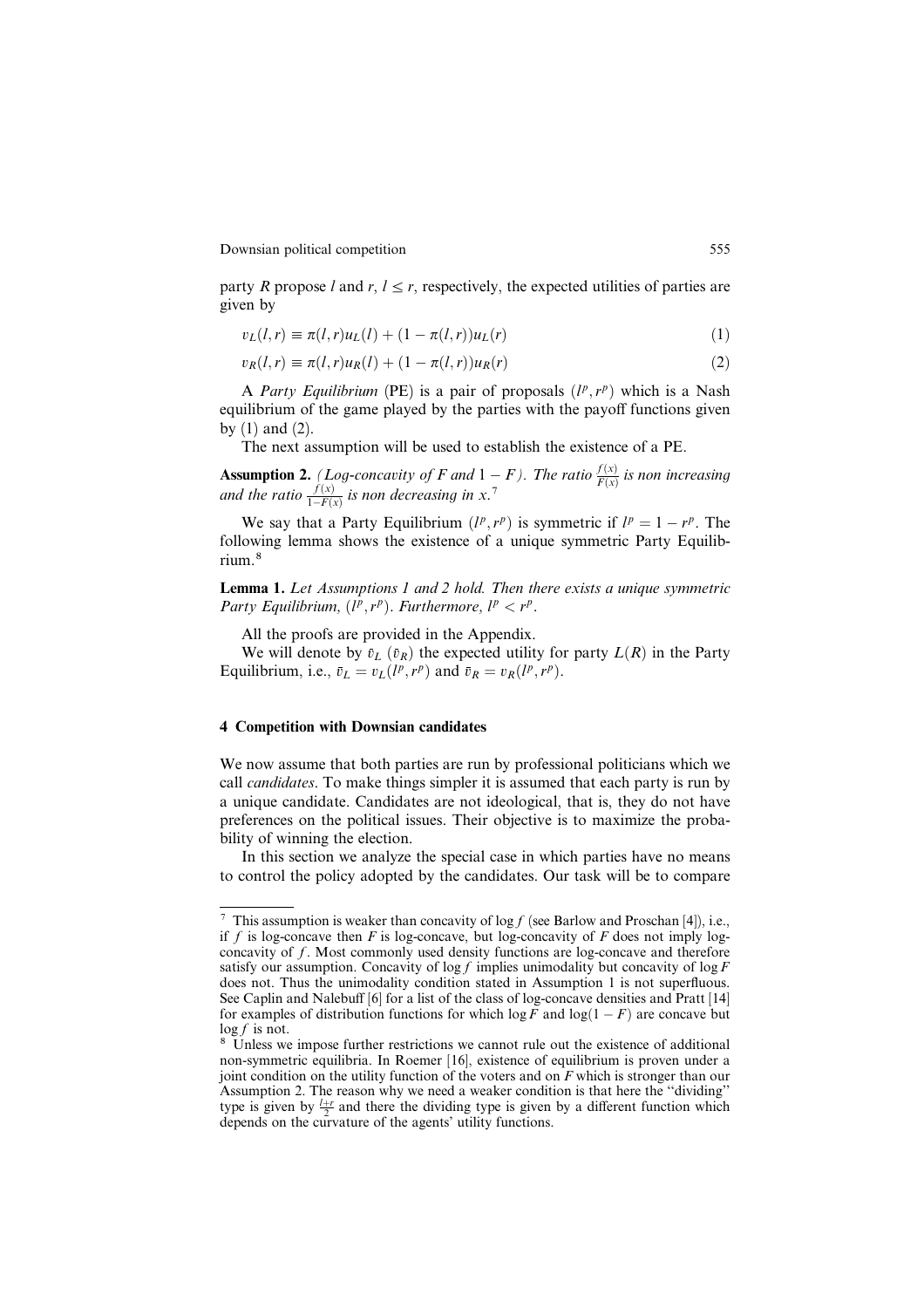the expected utility of parties under the equilibrium obtained in the previous section with their expected utility if candidates run the parties.

We want to model the idea that candidates may have better information than parties about the distribution of the median voter. This better information will be described by a (measurable) partition P of  $\Omega = [0, 1]$ . Thus, if candidates have the "information partition" P and  $\bar{x}$  is the true median type, candidates know that the true median type is in the event in  $P$  which contains  $\bar{x}$ . We will denote by  $P_p$  the information partition of the parties. This partition is such that  $P_p = \{ \Omega \}$ . Thus parties only know that the median type is in the set  $\Omega$  and that it is distributed according to the cumulative distribution function F. Candidates may have an information partition P different from  $P_n$ . We will also be interested in what happens when the information held by candidates ''improves''. Improvements in information will be represented by finer partitions of  $\Omega$ .

More formally, let  $P_n$ ,  $n = 1, 2, 3, \ldots$ , be the partition of  $\Omega$  formed by  $2^{n-1}$ intervals such that

$$
P_n = \{ [a_0^n, a_1^n), [a_1^n, a_2^n), \ldots, [a_{2^{n-1}-1}^n, a_{2^{n-1}}^n] \}
$$

where  $a_0^n = 0$ ,  $a_{2^{n-1}}^n = 1$ , and  $a_i^n < a_{i+1}^n$ .

We also write the ith element of  $P_n$  as  $I_i^n$  so that  $P_n = \{I_1^n, I_2^n, \ldots, I_{2^{n-1}}^n\}$ . Given the partition  $P_n$ , and in order to simplify the notation, we write  $o(i) \equiv$  $2^{n-1} - i + 1$ .

Assumption 3. i) For all n and for all i we have

$$
I_i^n = I_{2i-1}^{n+1} \cup I_{2i}^{n+1}
$$

ii) For all  $n > 1$  and for all  $i \leq \frac{1}{2} 2^{n-1}$  we have that the interval  $I_i^n = [a_{i-1}^n, a_i^n]$ and the interval  $I_{o(i)}^n = [a_{o(i)-1}^n, a_{o(i)}^n]$  are symmetric around point  $\frac{1}{2}$ , i.e.

$$
a_{o(i)}^n = 1 - a_{i-1}^n \quad \text{and} \quad a_{o(i)-1}^n = 1 - a_i^n
$$

The first part of the assumption says that if  $n' > n$  then  $P_{n'}$  is a finer partition than  $P_n$ . Thus, partition  $P_{n'}$  provides a *better information* about the distribution of the median voter than the information provided by partition  $P_n$ . The second part of the assumption states that an information partition can have no bias towards one of the "sides", i.e. each element of the partition lying on the left hand side of  $\frac{1}{2}$  has its identical counterpart on the right hand side of  $\frac{1}{2}$ .

If candidates have information partition  $P_1$ , they have the same information as parties (that is,  $P_p = P_1 = \{ \Omega \}$ ). We will denote by  $P_\infty$  the full information case, that is, the case in which candidates know the true value of the median type.

Candidates, as well as parties, know that the prior distribution for the median type is given by the cumulative density function  $F$  with density function f. However, they also have the information partition  $P_n$ . Before announcing their policies both candidates observe a signal  $s_j^n$ ,  $j \in \{1, 2, \dots 2^{n-1}\}$  – the same signal for both candidates – that indicates the element  $I_j^n$  of the partition  $P_n$  in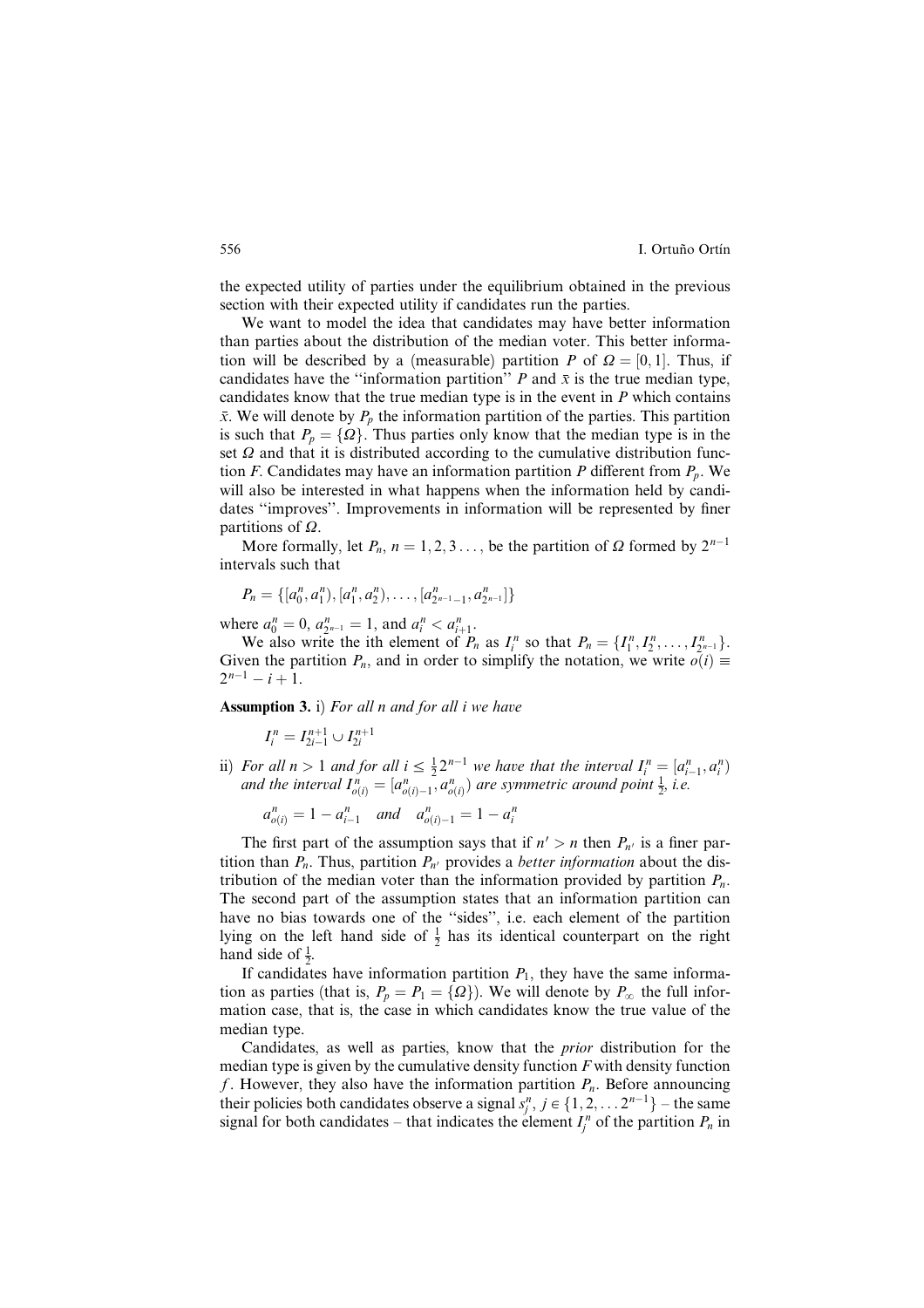which the true median type lies. After observing this signal candidates update the prior to obtain the posterior density function  $f(x|I_j^n)$ . This posterior is calculated by Bayes' rule, that is

$$
f(x|I_j^n) = \begin{cases} \frac{f(x)}{\int_{I_j^n} f(y) dy} & \text{for all } x \in I_j^n\\ 0 & \text{otherwise} \end{cases}
$$

We write the cumulative density function associated with  $f(.|I_j^n)$  as  $F(.|I_j^n)$ . We also write the median of  $F(.|I_j^n)$  as  $m_j^n$ , i.e.,  $F(m_j^n | I_j^n) = \frac{1}{2}$ .

The idea is that before receiving the signal candidates have the same information as parties (this information is captured by the prior  $f$ .) Candidates, however, have the advantage of being able to observe a signal which provides more information about the value of the median type.

The political game is such that, after observing signal  $s_j^n$ , each candidate announces (simultaneously) a policy. Each agent – in a similar way to our assumption in the previous section – votes for the candidate that announced the policy that gives higher utility according to her utility function. Let  $a \in \Re$  $(b \in \mathfrak{R})$  be the policy announced by candidate of party  $L(R)$ . As in the previous sections we write the "dividing" type as  $\omega_d(a, b) = \frac{a+b}{2}$ . Let  $\Pi_L(a, b; I_j^n)$  $(\Pi_R(a, b; I_j^n))$  be the probability of winning for the candidate of party  $L(R)$ when the information partition is  $P_n$ , the signal is  $s_j^n$  and the announced policies are  $(a, b)$ , that is, for  $a \neq b$ 

$$
\Pi_L(a, b; I_j^n) = F\left(\frac{a+b}{2} \mid I_j^n\right) \tag{3}
$$

$$
\Pi_R(a, b; I_j^n) = 1 - F\left(\frac{a+b}{2} \mid I_j^n\right) \tag{4}
$$

and for  $a = b$ ,  $\Pi_L(a, b; I_j^n) = \Pi_R(a, b; I_j^n) = \frac{1}{2}$ .

A Candidate Equilibrium for the information partition  $P_n$  and the signal  $s_j^n$  is a pair of proposals  $(a^*, b^*)$  which is a Nash equilibrium of the game played by the candidates with the payoff functions given by  $(3)$  and  $(4)$ .

The following lemma states that the proposals of the candidates converge to the median value of the ideal policy of the median voter. Thus, this is a kind of ''median voter theorem'' with uncertainty.

**Lemma 2.** Let candidates have information partition  $P_n$  and observe signal  $s_j^n$ . Then, the unique Candidate Equilibrium is given by  $a^* = b^* = m_j^n$ .

Notice that for partition  $P_1$  the candidate equilibrium is such that  $a^* =$  $b^* = \frac{1}{2}$ . Our goal now is to analyze the expected utility of **parties** when **candi**dates play the political game. It is assumed that parties know  $P_n$ , the information partition of the candidates. What parties don't know is the signal observed by candidates. They, however, associate probabilities to each possible signal. Given information partition  $P_n$  parties believe that candidates will observe signal  $s_j^n$  with probability  $e_j^n \equiv \int_{I_i^n} f(x) dx$ . Thus, the probability  $e_j^n$  is consistent with the prior f. Parties also know that if candidates observe signal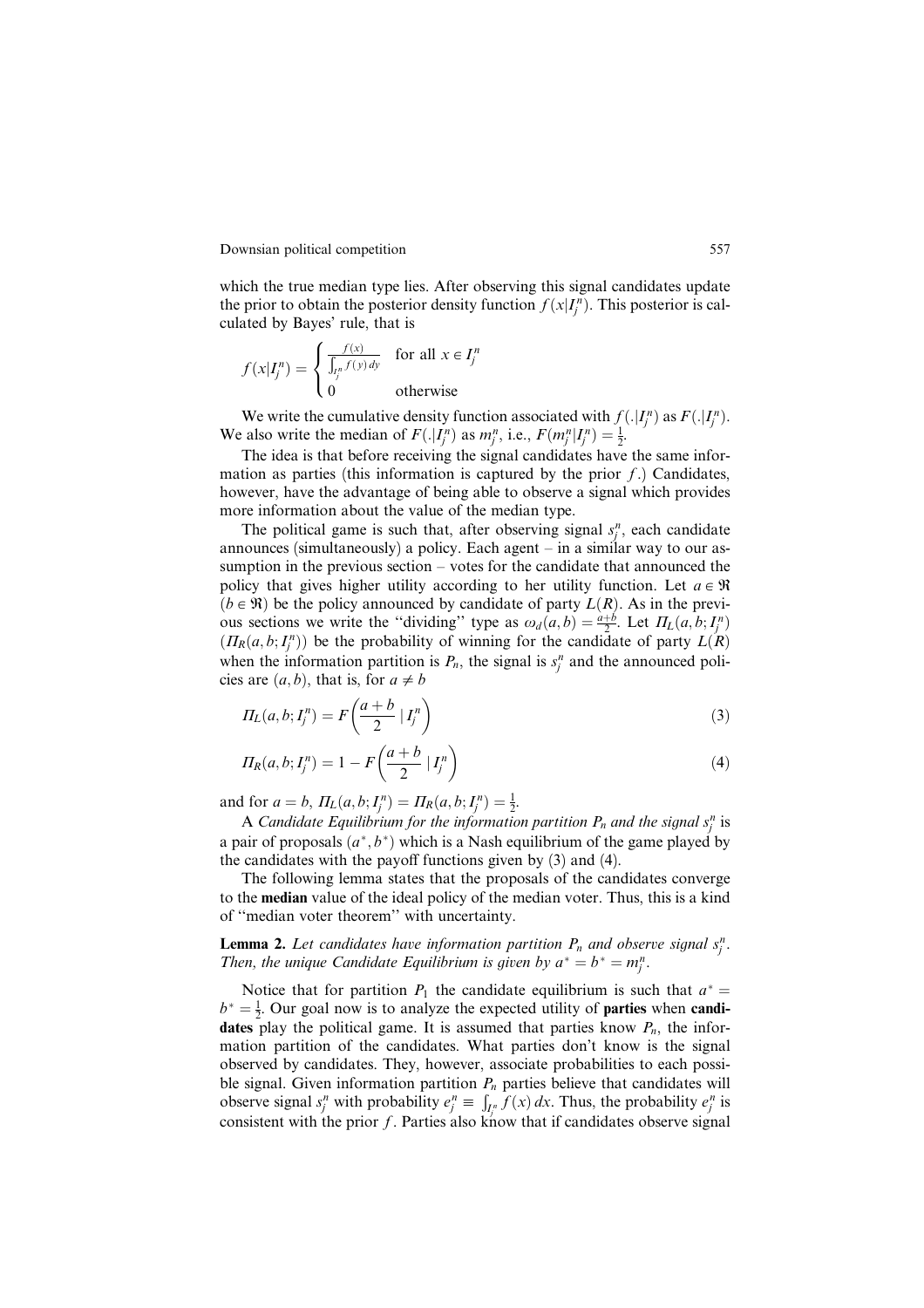$s_j^n$  they will adopt the policy given by the corresponding candidate equilibrium. Thus, the expected utility for parties when candidates play the political game and have information partition  $P_n$  is given by

$$
v_L^c(n) = \sum_{j=1}^{2^{n-1}} e_j^n u_L(m_j^n)
$$
 (5)

$$
v_R^c(n) \equiv \sum_{j=1}^{2^{n-1}} e_j^n u_R(m_j^n)
$$
 (6)

Next we compare the expected utility of parties under the Candidate Equilibrium with the utility they get under the Party Equilibrium obtained in Sect. 3. This comparison clearly depends on the specific information partition that candidates have, that is, it depends on how much information advantage candidates have. Recall that  $\bar{v}_i$  is the utility party *i* gets under the Party Equilibrium.

Theorem 3. Let Assumptions 1 and 2 hold. We have: i) If parties and candidates share the same information the expected utility, for both parties, under the Candidate Equilibrium is greater than the expected utility under the Party Equilibrium. ii) In the case candidates have better information than the parties, the expected utility parties get from the Candidate Equilibrium decreases as the informational advantage of candidates over parties increases. Formally for  $i = L, R$ 

- i)  $\bar{v}_i < v_i^c(1);$
- ii)  $v_i^c(n)$ , is decreasing in n;

The theorem shows that if candidates have no information advantage then both parties are better off under the Candidate Equilibrium than under the Party Equilibrium. In the Party Equilibrium, proposals don't converge and, as a consequence, both parties get involved in a lottery. Under the Candidate Equilibrium, on the contrary, proposals converge. Thus, candidates can be seen as a device to lower the risk that would be created by direct competition of the two ideological parties. However, it is important to emphasize that this result does not imply that the members of a party prefer that it be run by a candidate who is interested only in winning. In fact, a party is not better off if unilaterally lets its candidate choose the policy proposal<sup>9</sup>. Thus, the theorem only analyzes the welfare implications of two exogenously given political competition settings. One might consider a richer model than the one developed

<sup>&</sup>lt;sup>9</sup> Say that only party L delegates policy selection to its candidate. In this case, party R would propose policy  $r = 1$  (its ideal policy) and the candidate of L wants to propose a policy  $l < 1$  "as close as possible" to 1. Thus, candidate L's best reply is not well defined. However, this is just a technical problem and we can assume that the candidate of party  $L$  would propose a policy that only slightly differs from  $r$ . It is clear that here the expected utility for party L is less than under the Party Competition equilibrium.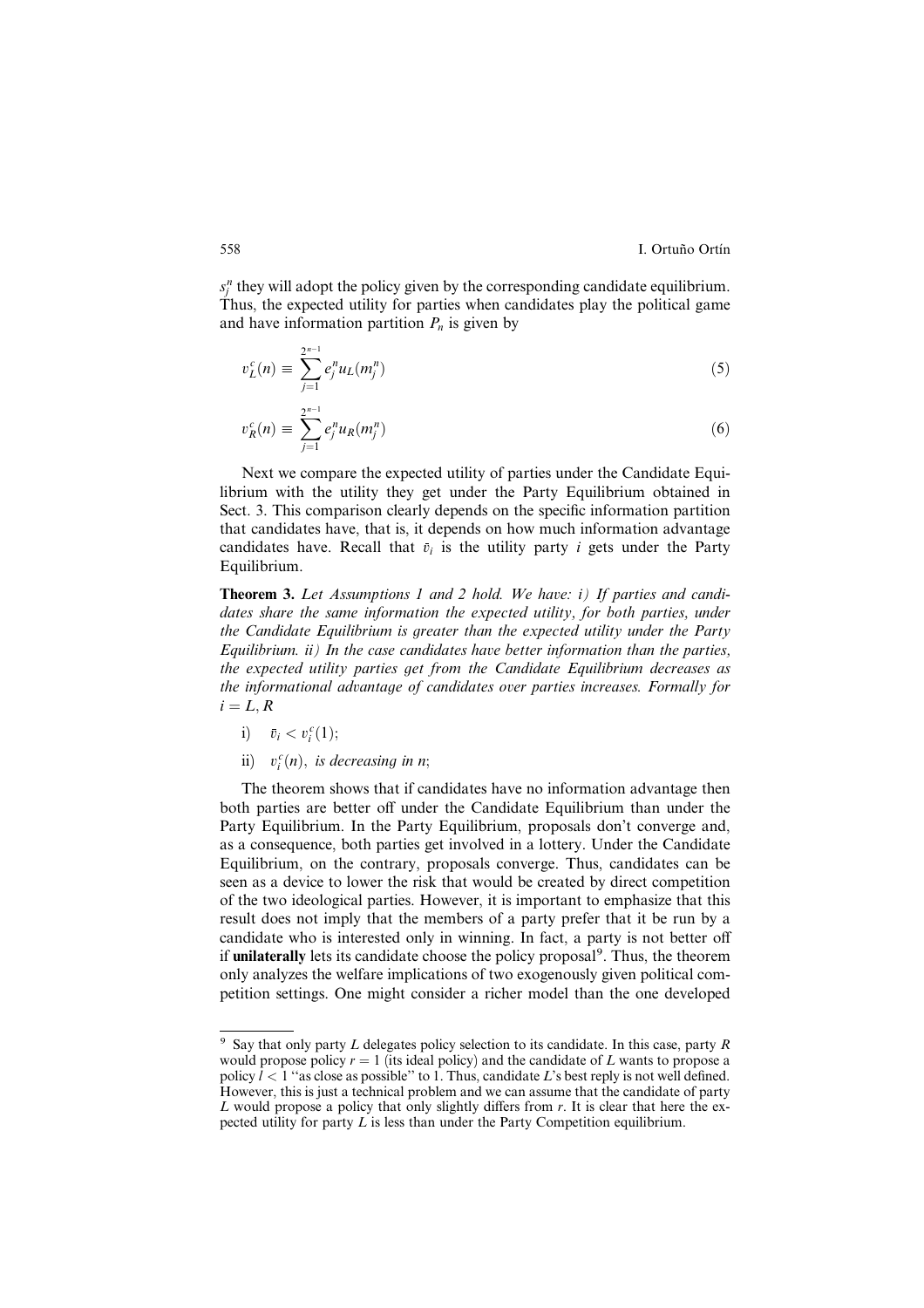in this paper in which these settings are endogenous. For instance, consider a two-period game in which in the first period parties choose (simultaneously) whether or not to ''delegate'' on candidates. In the second period either the party or the candidate, depending on the first period choice, chooses policy and the election takes places. It is not difficult to see that under some technical additional assumptions<sup>10</sup> the unique (subgame perfect) Nash equilibrium of this game implies no delegation and, as a consequence, the payoff outcome coincides with the utilities obtained under the Party Equilibrium of our model. Thus, the parties' decisions to delegate policy selection to the candidates is a sort of prisoners' dilemma.

The second part of the theorem states that the expected utility parties get from the Candidate Equilibrium decreases as the informational advantage of candidates over parties increases. To get an intuition for this result think, for example, of the full information case  $P_{\infty}$ : parties know that the Candidate Equilibrium coincides with the true median type which can be any policy in  $[0, 1]$  (with density function f). Thus, letting candidates play the political game might not be an ''insurance device'' any more. Even tough in general we cannot compare  $v_i^c(\infty)$  and  $\bar{v}_i$  one can easily provide examples in which  $v_i^c(\infty) \le \bar{v}_i$ for  $i = L, R$ . In this case, both parties are better off if they, instead of the candidates, choose the proposals $11$ .

One may argue that our findings depend crucially on the symmetry assumptions. It is important, then, to clarify the role symmetry plays in our model. Let's concentrate in Assumption 1 which imposes symmetry on the distribution of the median voter<sup>12</sup>. It is true that without symmetry of  $f$  no general result can be obtained. More precisely, one can easily find examples – with asymmetric density function  $f$  – for which statement i) in the theorem doesn't hold, i.e. one party is better off in the Party Equilibrium than in the Candidate Equilibrium. This, however, doesn't mean that our results are not robust to changes in our assumption on  $f$  (as long as the changes are not too big). Notice that the inequality in Theorem 3 (i) is strict, so that by continuity one could relax symmetry a little bit. A numerical example can be useful to illustrate these issues. Let's consider the utility function  $u(x; \omega) = -(w - x)^2$  and

<sup>&</sup>lt;sup>10</sup> These assumptions are needed to overcome the problem of existence of equilibrium if one party is run by a candidate and the other is not (see previous footnote.)

 $11$  In the case of competition with Downsian candidates we have supposed that candidates are free to choose the political proposals. A more realistic approach might consider possible restrictions on candidates' choices. Parties may be able to impose some bounds on the set of policies candidates can adopt. One can show, however, that the equilibrium in this case coincides with the one in which parties compete between themselves.

<sup>&</sup>lt;sup>12</sup> We consider that symmetry on the function  $f$  is the most critical assumption in our model. Notice that allowing for asymmetric density functions on the distribution of the median voter it is very similar to getting rid of the symmetry assumption on the location of parties' ideal policy-keeping the distribution of the median voter symmetric. On the other hand, symmetry on the utility of voters (and parties) it is a very common assumption on the literature and it should be seen as less problematic than symmetry of  $f$ .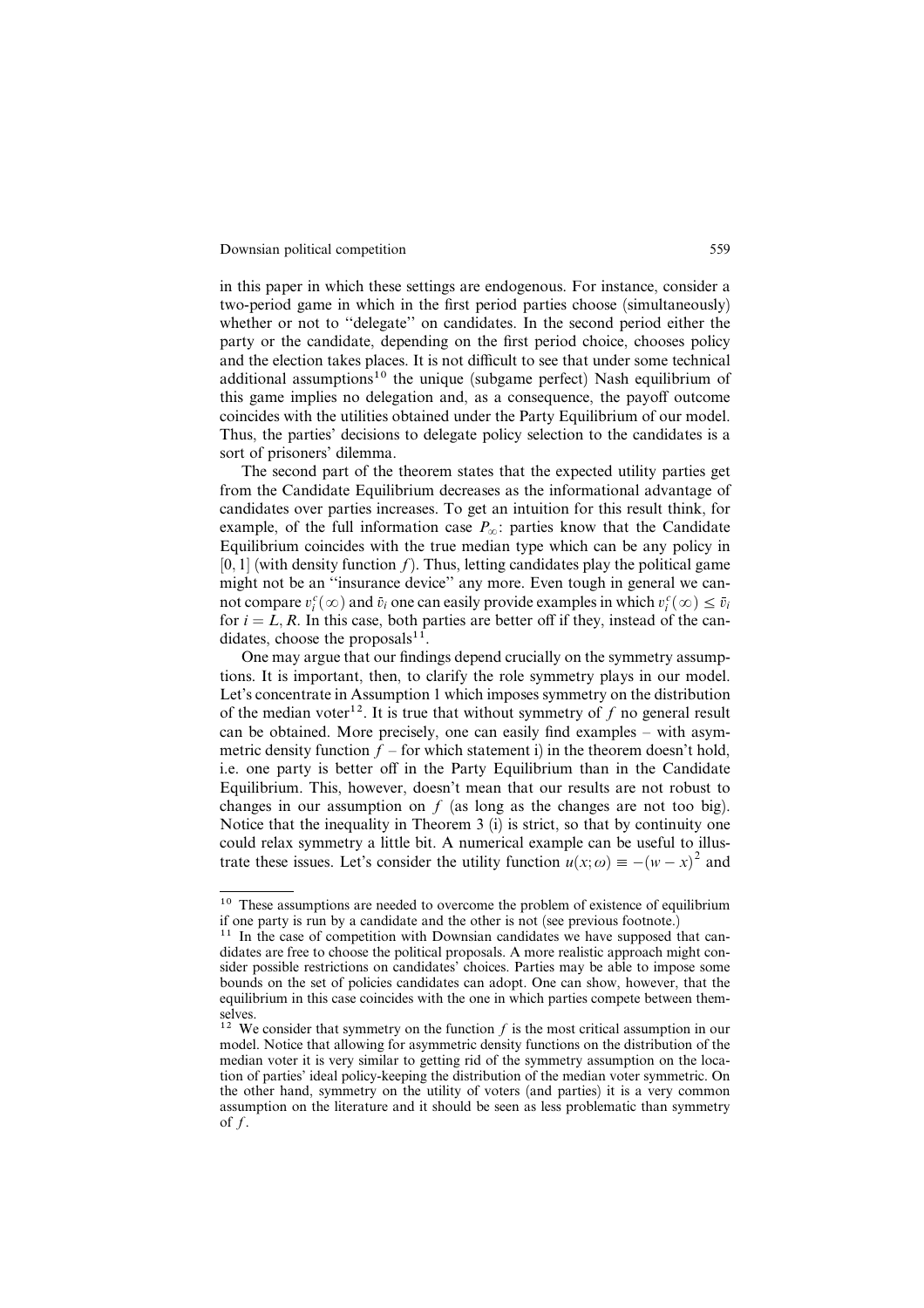



suppose that the value of the median voter is distributed according to the Beta $(a, b)$  distribution. We set the parameter  $a = 2$ . Notice that such distribution with  $b = 2$  yields a symmetric density function around  $\frac{1}{2}$ , and the greater the value of the parameter  $b$  the more concentrated the mass is near 0. We compute the Political Equilibrium and the Candidate Equilibrium for different values of b ranging from  $b = 2$  up to  $b = 8$ . Figure 1 shows the Beta density function for  $b = 2, 5, 8$ . For party L the expected utility under the Candidate Equilibrium is always higher than the expected utility under the Party Equilibrium. For party  $R$  the expected utility under the Candidate Equilibrium is higher than the expected utility under the Party Equilibrium only for values of  $b$  lower than (approximately) 5. Thus, when the parameter  $b$ is greater than 5 the result provided in the theorem does not hold. Notice, however, that such distributions are highly asymmetric suggesting that our result remains valid in most realistic cases. In other words, our result is not longer valid for cases in which the median voter is, with a very high probability, very close to the ideal policy of a party and very far away from the ideal policy of the other party.

One might also wonder about the consequences of relaxing, simoultaneously, our three symmetry assumptions. Thus, consider the case where the ideal policy for party  $L$  is greater than zero, the utility function is asymmetric and the density function is skewed. By the same argument given above – that the inequality in Theorem 3 (i) is strict – small relaxations of the symmetry assumptions are compatible with our results. A second numerical example can be useful here. Let the utility function be given by  $u(x; \omega) \equiv -\alpha (w - x)^2$  if  $x < \omega$  and  $u(x; \omega) \equiv -(1 - \alpha)(w - x)^2$  if  $x \ge \omega$ . The parameter  $\alpha$  measures the degree of assymetry of the utility function (when  $\alpha = 0.5$  we have the symmetric case analyzed in the paper). Let the ideal policy for party L be  $\omega_L = 0.1$ , and let the value of the median voter be distributed according to the Beta distribution with parameters  $a = 2$  and  $b = 2.5$ . Let's make  $\alpha = 0.55$ . Thus, the utility functions, the ideal policies and the density function are not longer symmetric. However, it is not difficult to show that the inequality in Theorem  $3$  (i)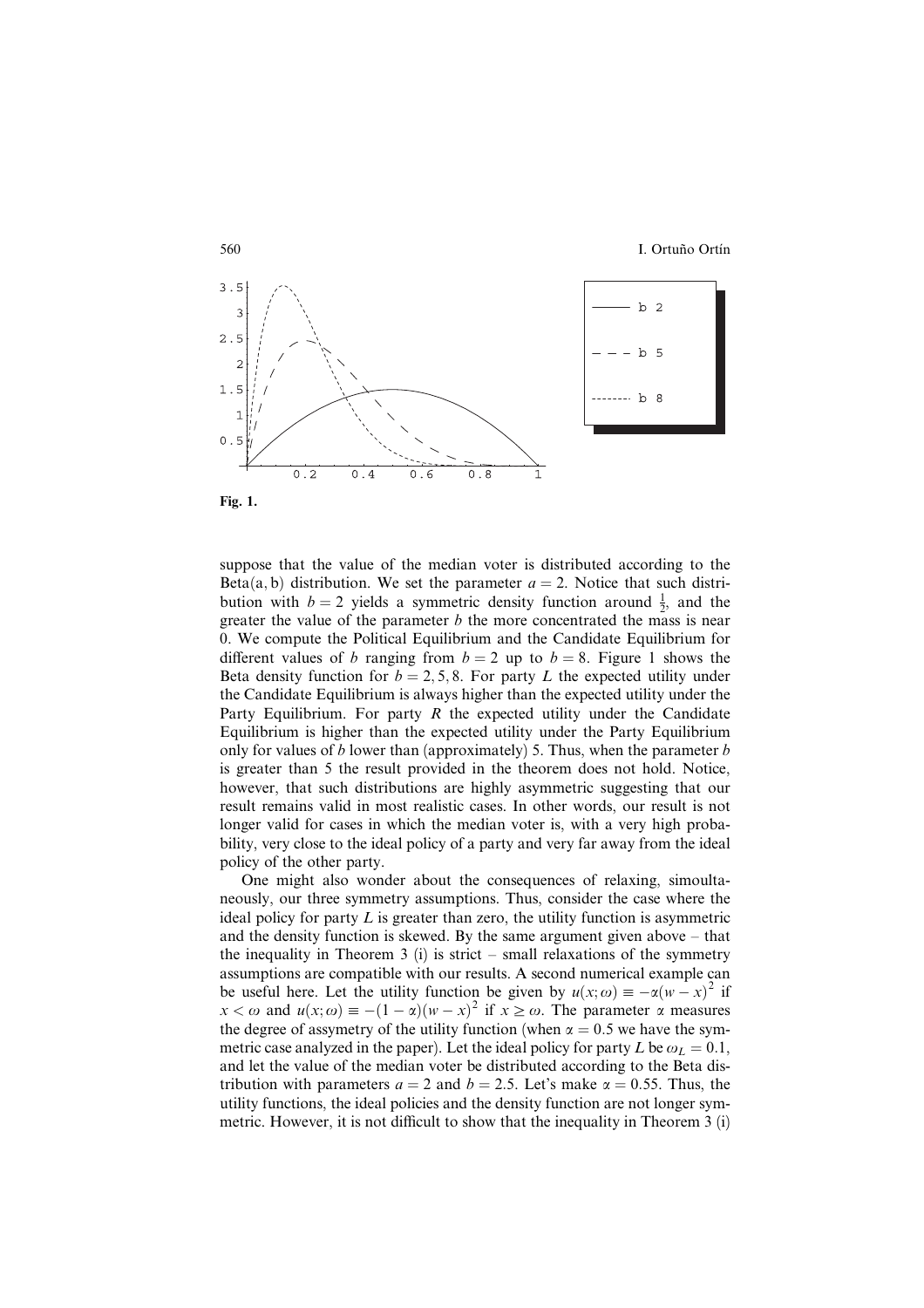still holds. Moreover, one can also show, by means of simulations<sup>13</sup>, that such inequality also holds for all values of  $\omega_L$  in the interval [0,0.1], values of b in [2, 2.5] and values of  $\alpha$  in [0.5, 0.55]. Thus, these examples illustrate that the results are robust to small changes of the symmetry assumption.

#### 5 Final comments

The results provided in our model highlight the possibility that professional politicians (the candidates) play an ''insurance'' role in the competition among political parties. This is more likely to happen when members of the party have the same information as candidates about the value of the median voter type. This possible insurance effect doesn't preclude, obviously, that ex-post, i.e. after the election, the party can be dissatisfied with the policy chosen by the candidate.

Two important remarks have to be made: i) We have compared the situation in which both parties choose policy versus the situation in which both candidates choose policy. One may think that who chooses policy is also part of the strategy of parties, that is, to delegate or not to delegate the power to the candidates may be seen as part of the political competition between parties. In this case, the party might design ''incentive schemes'' for the candidates. An analysis of these possibilities is left for future research. ii) One of the strong assumptions in the model is that the ideal policy of the expected median voter is located at the same distance from the ideal policy of party  $R$  and the ideal policy of party L. Thus, parties are located symmetrically about the expected median voter. We believe that this is a good first approximation. In a more general model, however, one party, say  $L$ , may be closer to the expected median than party  $R$ . In this case, the first part of the theorem doesn't need to hold; it might be the case that, for enough asymmetry in the location of parties,  $R$  is better off under the Party Equilibrium than under the Candidate Equilibrium when parties and candidates have the same information. The reason would be that even though the Candidate Equilibrium brings convergence in the proposals, the expected value of the lottery induced by the Party Equilibrium is much closer to  $R$  than the policy outcome under the Candidate Equilibrium. A general analysis of this case is difficult since the Party Equilibrium would depend strongly on the specific type of utility function adopted. The second part of the theorem, however, would still hold: the better the information candidates have about the distribution of voters the lower the expected utility for both parties.

## Appendix

*Proof of Lemma 1. i)* A necessary condition for  $(l^p, r^p)$  to be a Political Equilibrium is that  $r^p$  is a solution to

<sup>&</sup>lt;sup>13</sup> All the simulations were done with Mathematica and are available from the author upon request.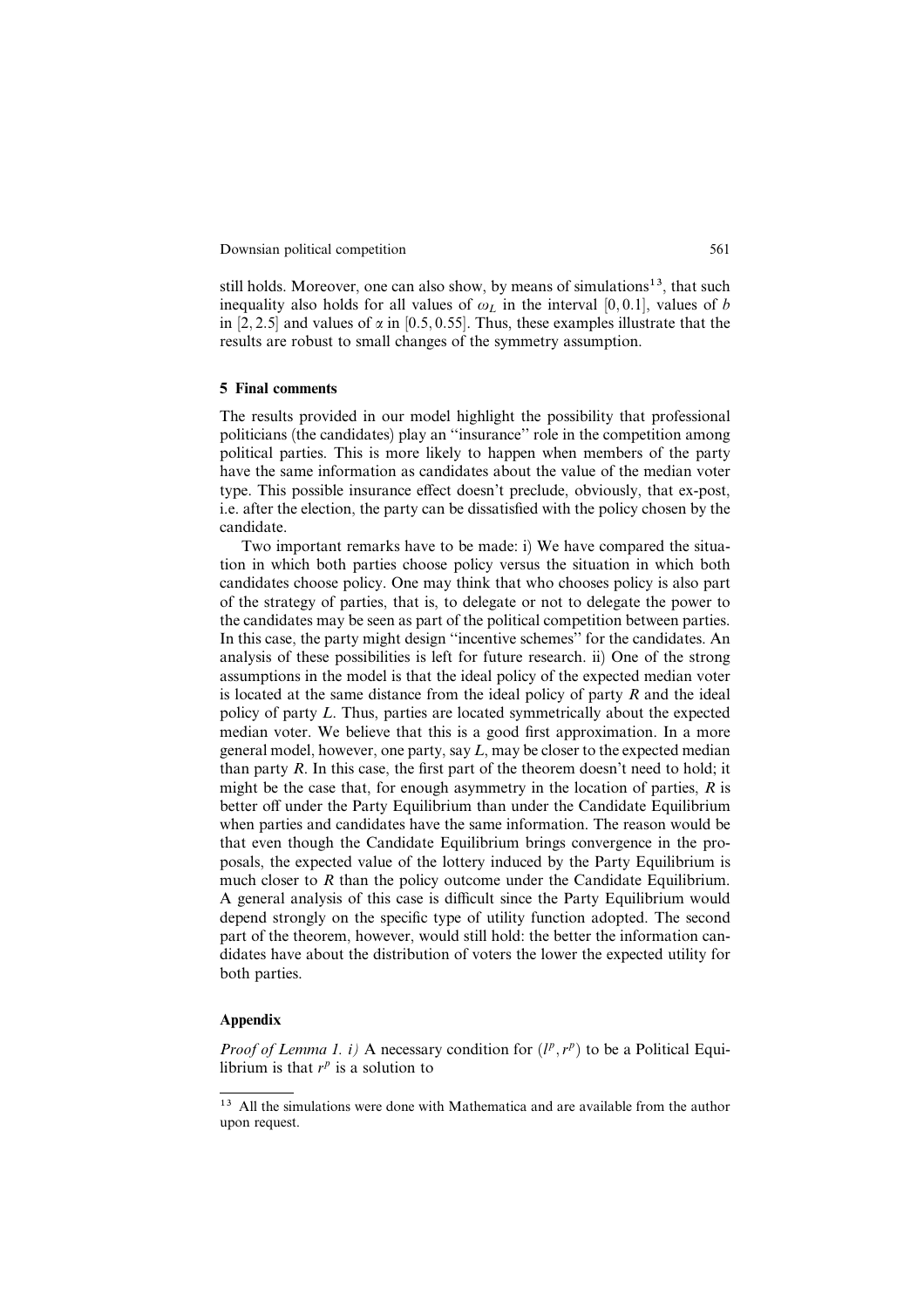562 I. Ortuño Ortín

$$
\max_{r} v_R(l^p, r) \tag{7}
$$

Since the median type is always an element of [0, 1] we have that for any  $l \in \Re$ there exists  $r' \in [0, 1]$  such that  $v_R(l, r') > v_R(l, r)$  for all  $r \notin [0, 1]$ . A similar argument applies for party L. Thus, without loss of generality, we can restrict ourselves to proposals (strategies) in the interval [0, 1]. Recall that for  $r \neq l$ we have that  $u_R$  and  $\pi(l,r)$  are differentiable in r. Thus the function  $v_R(l,r)$  is differentiable at all  $r \in (l, 1]$ . Since  $v_R(l, l) = u_R(l)$  we have

$$
v_R(l,r) > v_R(l,l) \quad \text{for all } r \in (l,1] \tag{8}
$$

Inequality (8) already shows that there cannot be a symmetric equilibrium with  $l^p = r^p$ .

The fact that  $u'_R(1) = 0$  and inequality (8) imply that the solution to (7) is an element  $r \in (l^p, 1)$  which must satisfy the first order condition

$$
0.5f\left(\frac{l^p+r}{2}\right)(u_R(l^p)-u_R(r)) + \left(1 - F\left(\frac{l^p+r}{2}\right)\right)u'_R(r) = 0
$$
\n(9)

which is equivalent to

$$
\frac{1 - F\left(\frac{l^p + r}{2}\right)}{f\left(\frac{l^p + r}{2}\right)} = \frac{u_R(r) - u_R(l^p)}{2u'_R(r)}\tag{10}
$$

Next we show that there exists a pair  $(l^p, r^p)$ ,  $r^p = 1 - l^p$ , satisfying Eq. (10). Consider the expression

$$
\frac{1 - F\left(\frac{r+1-r}{2}\right)}{f\left(\frac{r+1-r}{2}\right)} = \frac{u_R(r) - u_R(1-r)}{2u'_R(r)}\tag{11}
$$

The left hand side of (11) is always equal to  $\frac{1-F(0.5)}{f(0.5)} = k$  which is a positive number. Let

$$
\Phi(r) \equiv \frac{u_R(r) - u_R(1 - r)}{2u_R'(r)}
$$

 $\Phi$  is a continuous function in the interval [0.5, 1] with  $\Phi(0.5)=0$  and  $\Phi(1) = \infty$ . Thus there exists  $r^p \ge 0.5$  such that  $\Phi(r^p) = k$ . Hence we have shown the existence of  $r^p = 1 - l^p$  satisfying the first order condition (10). To show that  $r^p$  is a solution to (7) it is enough to prove that there is no  $r' \neq r^p$ which also satisfies Eq. (10). Suppose not. Let  $r' < r^p$  (a similar argument works for the opposite case). Then we have

$$
\frac{1 - F\left(\frac{l^p + r'}{2}\right)}{f\left(\frac{l^p + r'}{2}\right)} = \frac{u_R(r') - u_R(l^p)}{2u'_R(r')}
$$
\n(12)

$$
\frac{1 - F\left(\frac{l^p + r^p}{2}\right)}{f\left(\frac{l^p + r^p}{2}\right)} = \frac{u_R(r^p) - u_R(l^p)}{2u'_R(r^p)}
$$
(13)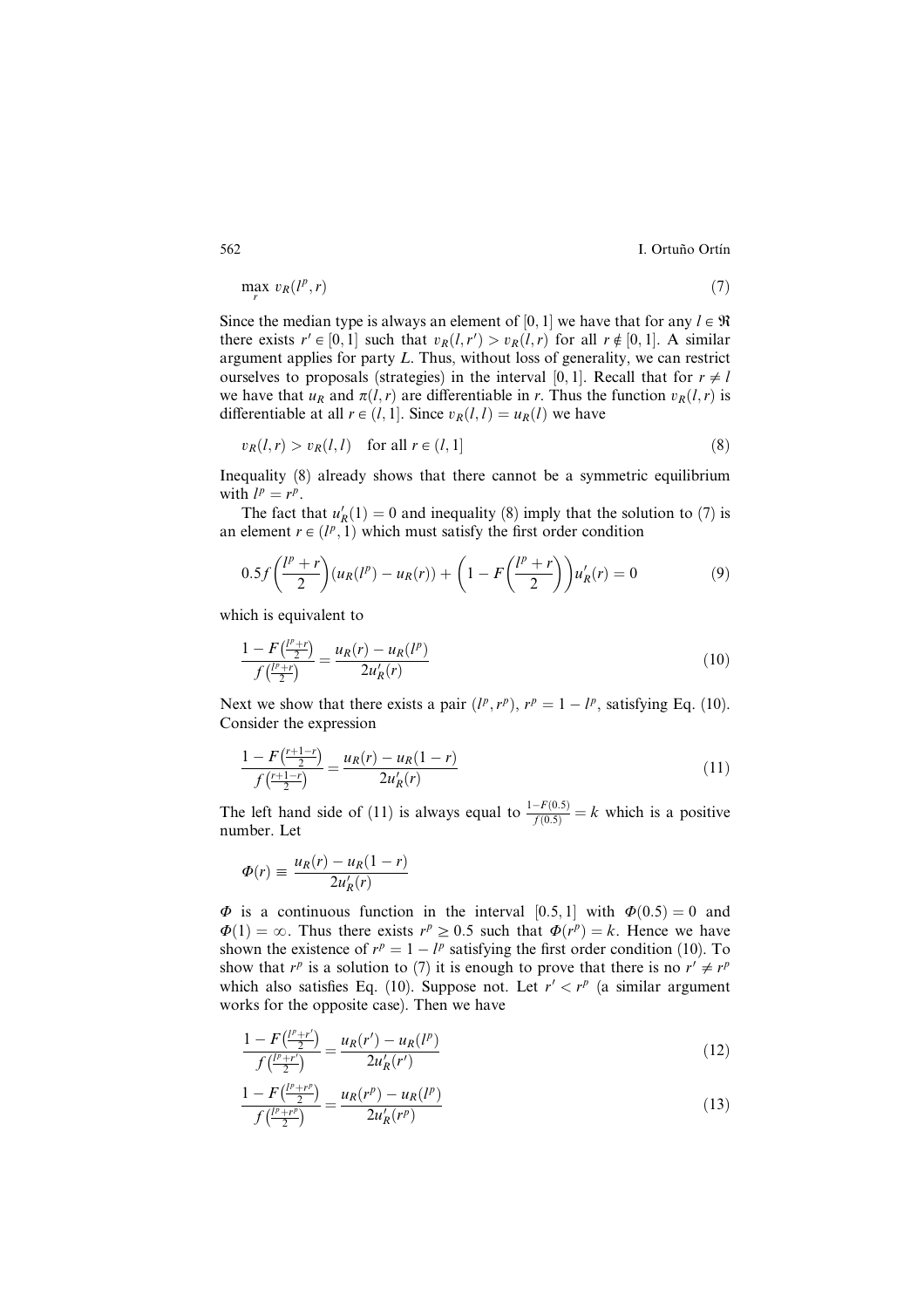Downsian political competition 563

By Assumption 2 we have

$$
\frac{1 - F\left(\frac{l^p + r'}{2}\right)}{f\left(\frac{l^p + r'}{2}\right)} \ge \frac{1 - F\left(\frac{l^p + r^p}{2}\right)}{f\left(\frac{l^p + r^p}{2}\right)}\tag{14}
$$

Equations  $(12)$ ,  $(13)$  and  $(14)$  imply that

$$
\frac{u_R(r') - u_R(l^p)}{u'_R(r')} \ge \frac{u_R(r^p) - u_R(l^p)}{u'_R(r^p)}\tag{15}
$$

But inequality (15) contradicts the fact that  $u_R$  is concave and strictly increasing in the interval  $[0, 1]$ .

Given that  $u_R$  and  $u_L$  are symmetric with respect to the point 0.5 such pair of policies  $(l^p, r^p)$  is such that  $l^p$  is the best strategy for party L given that party R announces  $r^p$ . Hence we have shown the existence of a symmetric party equilibrium  $(l^p, r^p)$ .

 $ii)$  It only remains to prove uniqueness of the symmetric equilibrium. Suppose that there exist r and  $r', r' < r$ , such that  $(1 - r, r)$  and  $(1 - r', r')$  are both symmetric equilibria. Since any equilibrium policy has to satisfy equation (11) we have

$$
\frac{1 - F\left(\frac{1}{2}\right)}{f\left(\frac{1}{2}\right)} = \frac{u_R(r) - u_R(1 - r)}{2u_R'(r)}\tag{16}
$$

$$
\frac{1 - F\left(\frac{1}{2}\right)}{f\left(\frac{1}{2}\right)} = \frac{u_R(r') - u_R(1 - r')}{2u'_R(r')}
$$
\n(17)

Equations (16) and (17) imply

$$
\frac{u_R(r) - u_R(1 - r)}{2u'_R(r)} = \frac{u_R(r') - u_R(1 - r')}{2u'_R(r')}
$$

and this last equality contradicts the fact that  $u_R$  is concave and strictly increasing in the interval  $[0, 1]$ . **QED.** 

Proof of Lemma 2. (sketch) First we show that at equilibrium candidates must propose the same policy. Suppose this is not the case and let  $a^* < b^*$  (whenever it doesn't create confusion we omit the subscript). Then it is clear that policy a' such that  $a^* < a' < b^*$  increases the value of the dividing type and so we have

$$
F\left(\frac{a^*+b^*}{2} \mid I_j^n\right) < F\left(\frac{a^{\prime}+b^*}{2} \mid I_j^n\right)
$$

Which is a contradiction. Second we show that  $a^* = b^* \neq m_{n,i}$  can not be an equilibrium. Suppose the contrary and let  $a^* > m_j^n$ . We have that  $\Pi_L(a^*,b^*;I_j^n) = \frac{1}{2}$ . But it is clear that for all  $a', m_j^n < a' < a^*$  we have  $\Pi_L(a', b^*; I_j^n) > \frac{1}{2}$ . Hence  $(a^*, b^*)$  can not be a candidate equilibrium. It only rests to show that  $a^* = b^* = m_j^n$  is a candidate equilibrium. This follows easily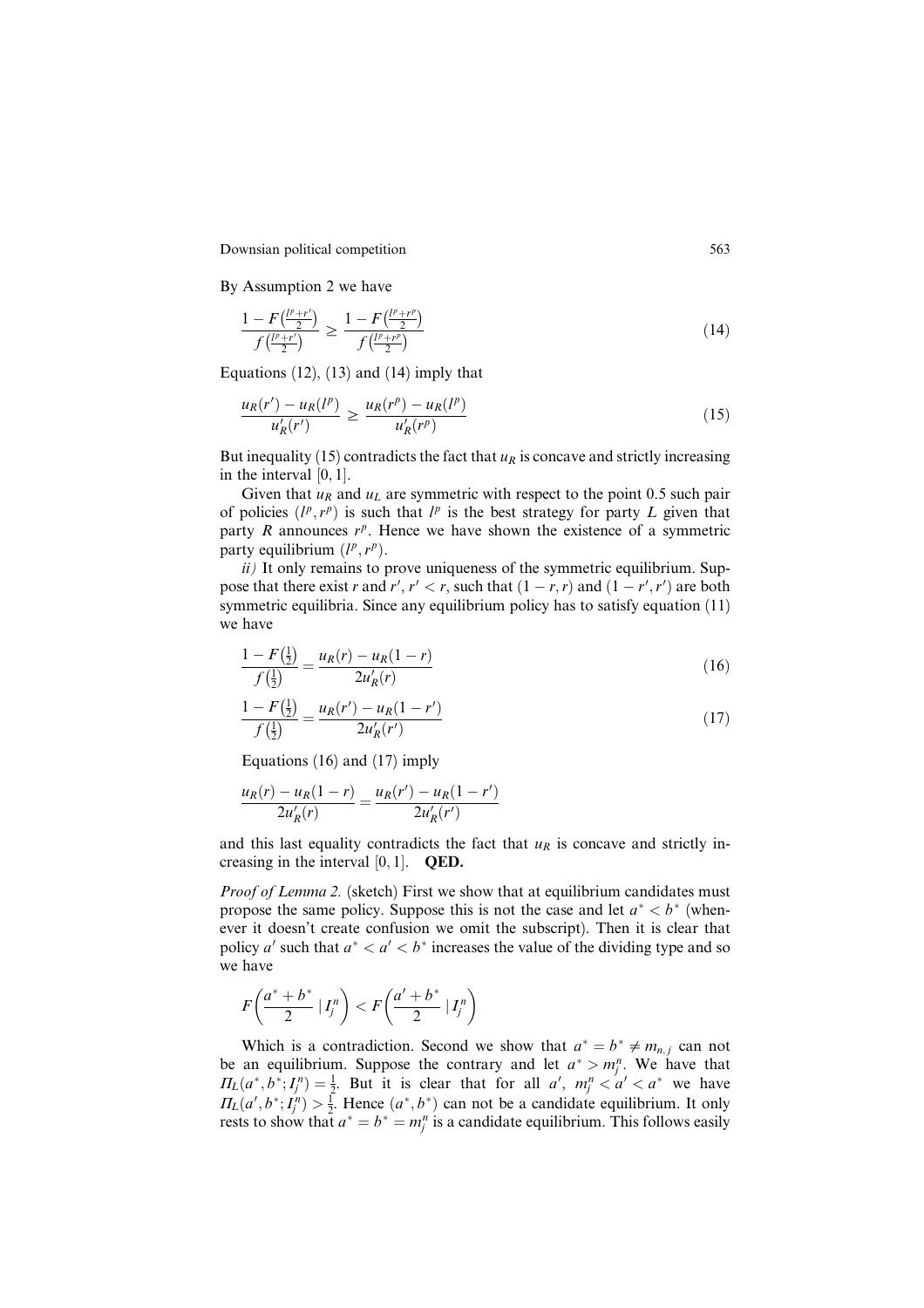since any individual deviation would reduce the probability of winning to less than 0.5. Q.E.D.

*Proof of Theorem 3. i)*  $\bar{v}_L$  is the utility for party L of the lottery that with probability  $1/2$  gives policy  $l^p$  and with probability  $1/2$  gives policy  $r^p$ . Recall that  $l^p = 1 - r^p$  so that the expected value of this lottery is 1/2. Now  $v_L^c(1)$  is the utility that  $L$  gets under the Candidate Equilibrium when the partition is  $P_1 = P_p = \Omega$ . In this equilibrium both candidates announce the same policy  $a^* = b^* = \frac{1}{2}$ . Since the utility function  $u<sub>L</sub>$  is strictly concave it easily follows that  $\bar{v}_L < v_L^c(1)$ . The same argument works for party R.

ii) We need to show that

$$
v_R^c(n) \ge v_R^c(n+1)
$$

Recall that  $v_R^c(n)$  is the expected utility for party R when candidates have the information partition  $P_n$ , i.e.,  $v_R^c(n)$  is the expected utility of the "lottery" that gives  $m_i^n$  with probability  $e_i^n \equiv \int_{I_i^n} f(x) dx = F(a_i^n) - F(a_{i-1}^n)$ . Thus,

$$
v_R^c(n) = \sum_{i=1}^{2^{n-1}} e_i^n u_R(m_i^n)
$$

Assumption 3 implies that partition  $P_{n+1}$  is such that  $I_{2i-1}^{n+1} \cup I_{2i}^{n+1} = I_i^n$ . Take an interval  $I_i^n \n\t\subseteq [0, \frac{1}{2}]$ an interval  $I_i^n \text{ }\subseteq [0, \frac{1}{2}]$ . Note that in this case  $a_{i-1}^n = a_{2i-2}^{n+1}$  and  $a_i^n = a_{2i}^{n+1}$ . By<br>Assumption 1 f is increasing on the interval  $[0, \frac{1}{2}]$ . Hence F is convex on  $[0, \frac{1}{2}]$  $\begin{bmatrix} -1 & -a_{2i-2} & \dots & a_i & -a_{2i} \\ 1 & -a_{2i-2} & \dots & -a_{2i-2} \\ \vdots & \vdots & \vdots & \vdots \\ 0 & 0 & 0 & 0 \\ 0 & 0 & 0 & 0 \end{bmatrix}$ ر<br>1 and  $F^{-1}$  concave on  $[0, \frac{1}{2}]$ . Then we have that for all  $\mu \in [0, 1]$ .<br>٦

$$
\mu F^{-1} \left( \frac{F(a_{2i-1}^{n+1}) + F(a_{2i-2}^{n+1})}{2} \right) + (1 - \mu) F^{-1} \left( \frac{F(a_{2i}^{n+1}) + F(a_{2i-1}^{n+1})}{2} \right)
$$
  

$$
\leq F^{-1} \left( \mu \frac{F(a_{2i-1}^{n+1}) + F(a_{2i-2}^{n+1})}{2} + (1 - \mu) \frac{F(a_{2i}^{n+1}) + F(a_{2i-1}^{n+1})}{2} \right) \tag{18}
$$

Take  $\mu := \frac{F(a_{2i-1}^{n+1}) - F(a_{2i-2}^{n+1})}{F(a_{2i-1}^{n+1}) - F(a_{2i-1}^{n+1})}$  $\frac{F(a_{2i-1})-F(a_{2i-2})}{F(a_{2i}^{n+1})-F(a_{2i-2}^{n+1})}$ . It is always true that  $\mu \in [0, 1]$ , then the right hand side of  $(18)$  is equal to

$$
F^{-1}\left(\frac{F(a_{2i}^{n+1}) + F(a_{2i-1}^{n+1})}{2} + \frac{\mu}{2}(F(a_{2i-2}^{n+1}) - F(a_{2i}^{n+1}))\right)
$$
  
= 
$$
F^{-1}\left(\frac{F(a_{2i}^{n+1}) + F(a_{2i-2}^{n+1})}{2}\right)
$$
  
= 
$$
F^{-1}\left(\frac{F(a_i^n) + F(a_{i-1}^n)}{2}\right) = m_i^n
$$
 (19)

Note that

$$
F^{-1}\left(\frac{F(a_{2i-1}^{n+1}) + F(a_{2i-2}^{n+1})}{2}\right) = m_{2i-1}^{n+1}
$$

$$
F^{-1}\left(\frac{F(a_{2i}^{n+1}) + F(a_{2i-1}^{n+1})}{2}\right) = m_{2i}^{n+1}
$$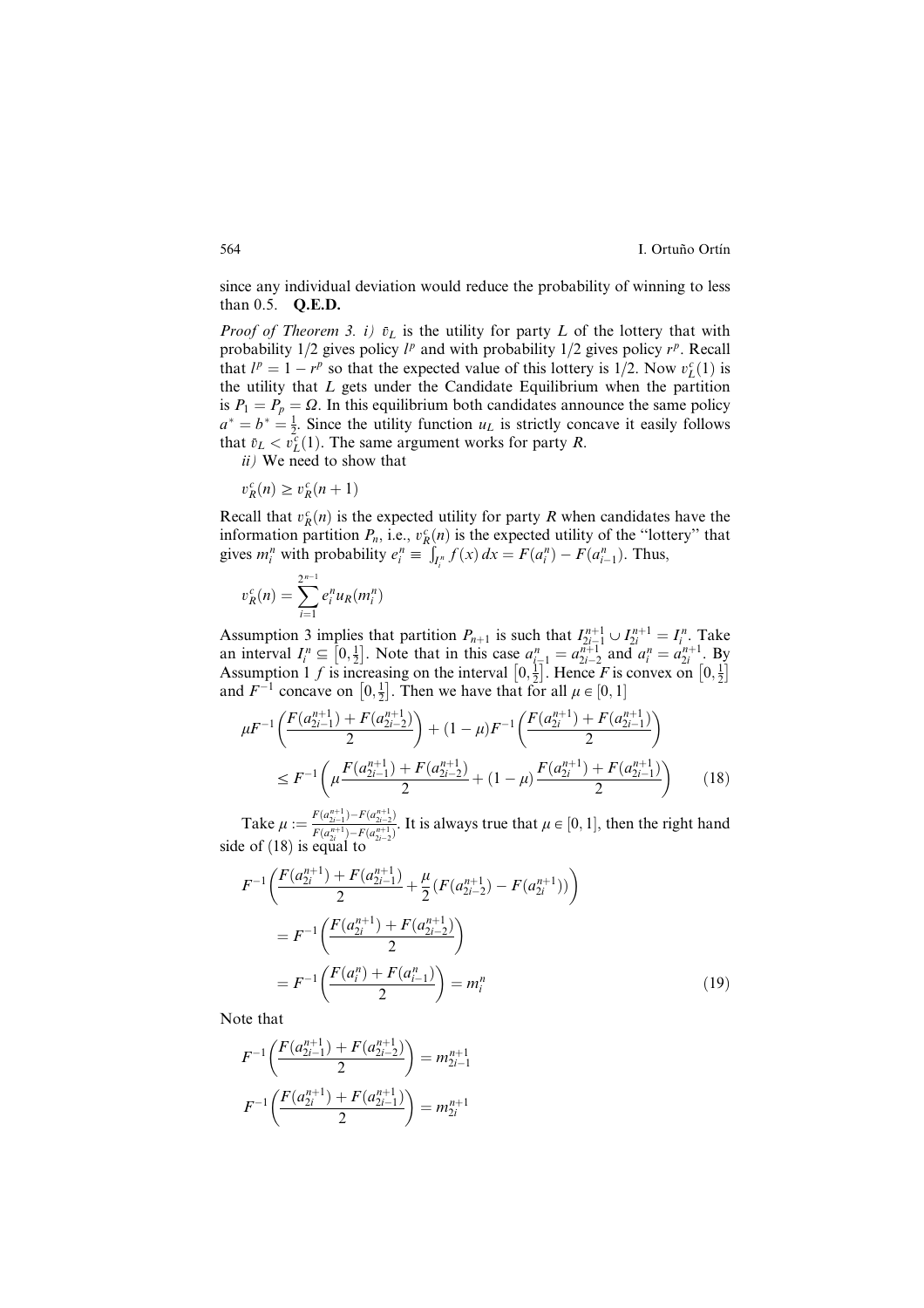and

$$
\mu = \frac{e_{2i-1}^{n+1}}{e_i^n}
$$

Then inequality (18) can be written as

$$
\frac{e_{2i-1}^{n+1}}{e_i^n} m_{2i-1}^{n+1} + \left(1 - \frac{e_{2i-1}^{n+1}}{e_i^n}\right) m_{2i}^{n+1} \le m_i^n \tag{20}
$$

By Assumption 1 f is decreasing on the interval  $\left[\frac{1}{2}, 1\right]$ . Hence, the same argu-By Assumption 1 f is decreasing on the interval  $\begin{bmatrix} 2 \\ 2 \end{bmatrix}$ , if it is the different as above can be used to show that for any interval  $I_i^n \\\subseteq \begin{bmatrix} \frac{1}{2} \\ 1 \end{bmatrix}$  we have

$$
\frac{e_{2i-1}^{n+1}}{e_i^n} m_{2i-1}^{n+1} + \left(1 - \frac{e_{2i-1}^{n+1}}{e_i^n}\right) m_{2i}^{n+1} \ge m_i^n \tag{21}
$$

It is not difficult to see that symmetry of f around  $\frac{1}{2}$  and part ii) in Assumption 1 imply that

$$
e_i^n = e_{o(i)}^n
$$

and

$$
m_i^n = 1 - m_{o(i)}^n
$$

Thus we can write

$$
v_R^c(n) = \sum_{i=1}^{(1/2)2^{n-1}} e_i^n [u_R(m_i^n) + u_R(m_{o(i)}^n)] \tag{22}
$$

and

$$
v_R^c(n+1) = \sum_{i=1}^{(1/2)2^{n-1}} e_{2i-1}^{n+1} [u_R(m_{2i-1}^{n+1}) + u_R(m_{o(2i-1)}^{n+1})]
$$
  
+  $e_{2i}^{n+1} [u_R(m_{2i}^{n+1}) + u_R(m_{o(2i)}^{n+1})]$  (23)

To prove that  $v_R^c(n) \ge v_R^c(n+1)$  is enough to show that each term in Eq. (22) is greater (or equal) than the corresponding term in Eq. (23), i.e., it is enough to show that for all  $i = 1, \ldots, \frac{1}{2} 2^{n-1}$ 

$$
e_i^n[u_R(m_i^n) + u_R(m_{o(i)}^n)] \ge e_{2i-1}^{n+1}[u_R(m_{2i-1}^{n+1}) + u_R(m_{o(2i-1)}^{n+1})]
$$
  
+  $e_{2i}^{n+1}[u_R(m_{2i}^{n+1}) + u_R(m_{o(2i)}^{n+1})]$  (24)

Since

$$
e_{2i}^{n+1} = e_i^n - e_{2i-1}^{n+1}
$$

inequality (24) is equivalent to

$$
e_i^n[u_R(m_i^n) + u_R(m_{o(i)}^n)] \ge A
$$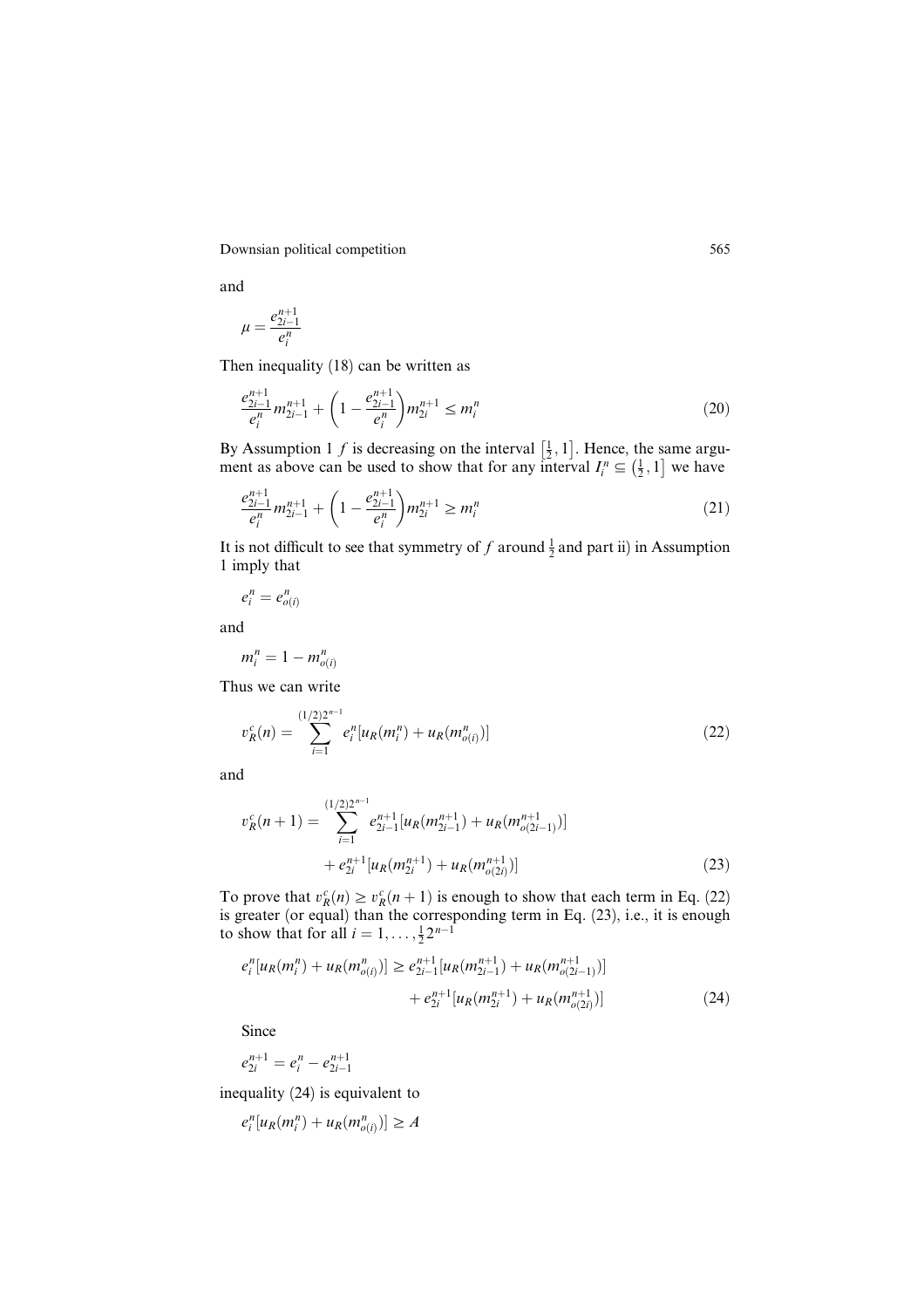where

$$
A \equiv e_{2i-1}^{n+1} [u_R(m_{2i-1}^{n+1}) + u_R(m_{o(2i-1)}^{n+1})]
$$
  
+  $(e_i^n - e_{2i-1}^{n+1}) [u_R(m_{2i}^{n+1}) + u_R(m_{o(2i)}^{n+1})]$ 

Let

$$
B \equiv e_i^n u_R \left( \frac{e_{2i-1}^{n+1}}{e_i^n} m_{2i-1}^{n+1} + \frac{e_i^n - e_{2i-1}^{n+1}}{e_i^n} m_{2i}^{n+1} \right) + e_i^n u_R \left( \frac{e_{2i-1}^{n+1}}{e_i^n} m_{o(2i-1)}^{n+1} + \frac{e_i^n - e_{2i-1}^{n+1}}{e_i^n} m_{o(2i)}^{n+1} \right)
$$

Concavity of  $u_R$  implies

$$
B \ge \frac{e_i^n}{e_i^n} A = A \tag{25}
$$

The fact that for all j and *n* we have  $m_j^n = 1 - m_{o(j)}^n$  implies that

$$
m_i^n + m_{o(i)}^n = \frac{e_{2i-1}^{n+1}}{e_i^n} (m_{2i-1}^{n+1} + m_{o(2i-1)}^{n+1}) + \frac{e_i^n - e_{2i-1}^{n+1}}{e_i^n} (m_{2i}^{n+1} + m_{o(2i)}^{n+1})
$$
\n(26)

Hence, concavity of  $u_R$ , equality (26) and inequalities (20), (21) and (25) imply

$$
e_i^n[u_R(m_i^n) + u_R(m_{o(i)}^n)] \ge B \ge A
$$

and we conclude that (24) holds. Q.E.D.

#### **References**

- [1] Alesina A (1988) Credibility and policy convergence in a two party system with rational voters. Am Econ Rev 78: 796–806
- [2] Alesina A, Rosenthal H (1996) A theory of divided government. Econometrica 64(6): 1311–1341
- [3] Alesina A, Rosenthal H (1995) Partisan politics, divided government, and the economy. Cambridge University Press, New York
- [4] Barlow RE, Proschan F (1981) Statistical theory of reliability and life testing. To Begin With, Silver Spring, MD
- [5] Calvert R (1985) Robustness of the multidimensional voting model: candidate motivations, uncertainty and convergence. Am J Pol Sci 29: 69–95
- $[6]$  Caplin A, Nalebuff B (1991) Aggregation and social choice: a mean voter theorem. Econometrica 59(1): 1–23
- [7] Cox GW (1987) Electoral equilibrium under alternative voting institutions. Am J Pol Sci 31: 82–108
- [8] Denzau A, Kats A, Slutsky S (1985) Multi-Agent equilibria with market share and ranking objectives. Soc Choice Welfare 2: 95–117
- [9] Downs A (1957) An economic theory of democracy. Harper Collins, New York